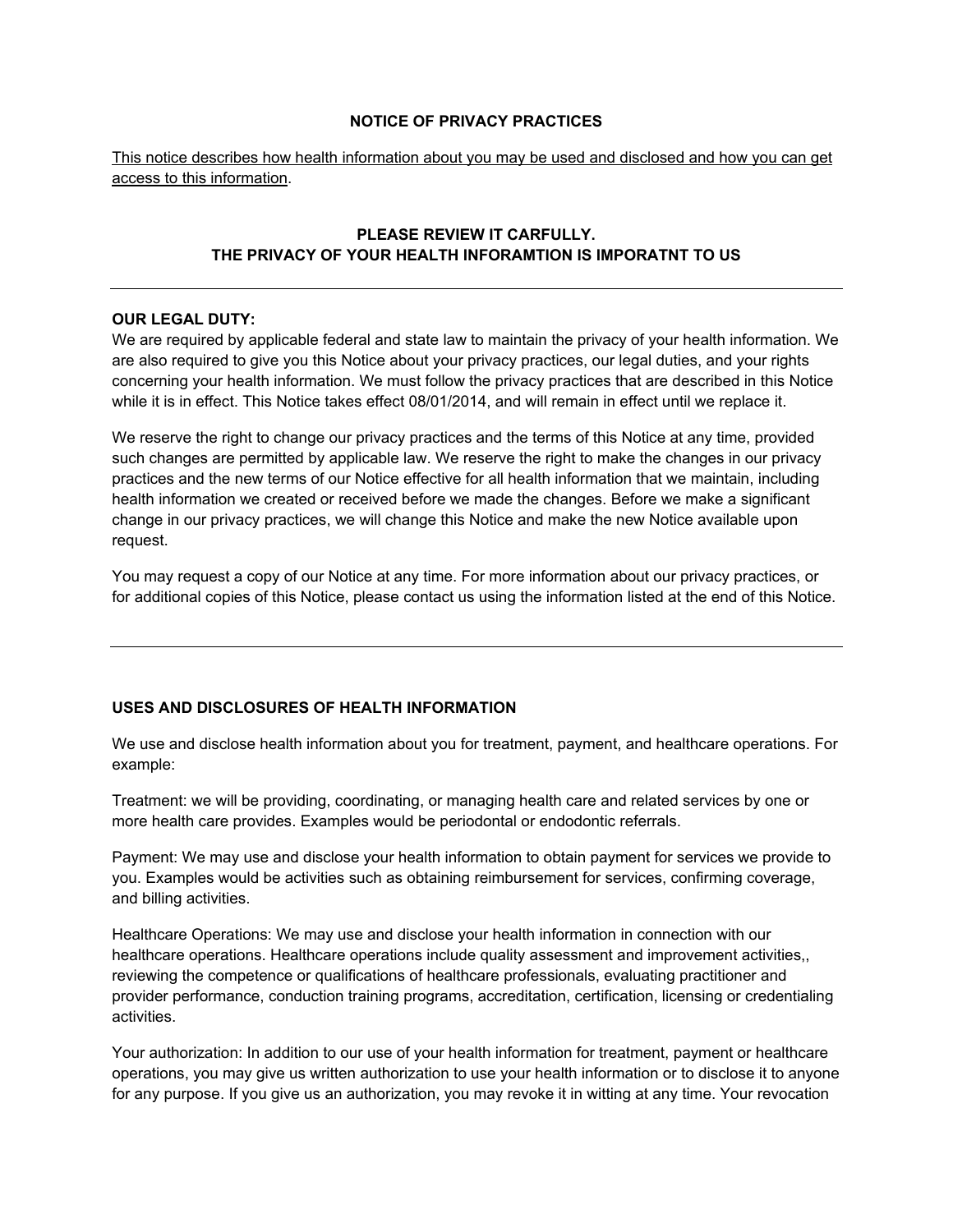will not affect any use or disclosures permitted by your authorization while it was in effect. Unless you give us a written authorization, we cannot use or disclose your health information for any reason except those described in this Notice.

To your Family and Friedens: We must disclose your health information to you, as described in this Patient Rights section of this Notice. We may disclose your health information to a family member, friend or other person to the extent necessary to help with your healthcare or with payment for your healthcare, but only if you agree that we may do so.

Persons Involved in Care: We may use or disclose health information to notify, or assist in the notification of (including identifying or locating) a family member, your personal representative or another person responsible for your care, of your location, your general condition, or death. If you are present, then prior to use or disclosure of your health information, we will provide you with an opportunity to object to such uses or disclosures. In the event of your incapacity or emergency circumstances, we will disclose health information based on a determination using our professional judgment disclosing only health information that is directly relevant to the person's involvement in your healthcare. We will also use our professional judgment and our experience with common practice to make reasonable inferences of your best interest in allowing a person to pick up filled prescriptions, medical supplies, x-rays, or other similar forms of health information.

Marketing Health-Related Services: We will not use your health information for marketing communication without your written authorization.

Required by Law: We may use or disclose your health information when we are required to do so by law

Abuse or Neglect: We may disclose your health information to appropriate authorities if we reasonably believe that you are a possible victim of abuse, neglect, or domestic violence or the possible victim of other crimes. We may disclose your health information to the extent necessary to avert a serious threat to your health or safety or the health or safety of others.

National security: We may disclose to military authorities the health information of Armed forces personnel under certain circumstances. We may disclose to authorize federal officials health information required for lawful intelligence, counterintelligence, and other national security activities. We may disclose to correctional institution or law enforcement official having lawful custody of protected health information of inmate or patient under certain circumstances.

Appointment Reminders: We may use or disclose your health information to provide you with appointment reminders (such as voicemail messages, postcards, or letters).

# PATIENT RIGHTS:

Access: You have the right to look at or get copies of your health information, with limited exceptions. You may request that we provide copies in a format other than photocopies. We will use the format you request unless we cannot practicably do so. (You must make a request in writing to obtain access to your health information. You may obtain in a form to request access by using the contact information listed at the end of this Notice. We will charge you a reasonable cost-based fee for expenses such as copies and staff time. You may also request access by sending us a letter to the address at the end of this Notice. If you request copies, we will charge you \$0.75 for each page, \$20.00 per hour for staff time to locate and copy your health information, and postage if you want the copies mailed to you. If you request an alternative format, we will charge a cost-based fee for providing your health information in that format. If